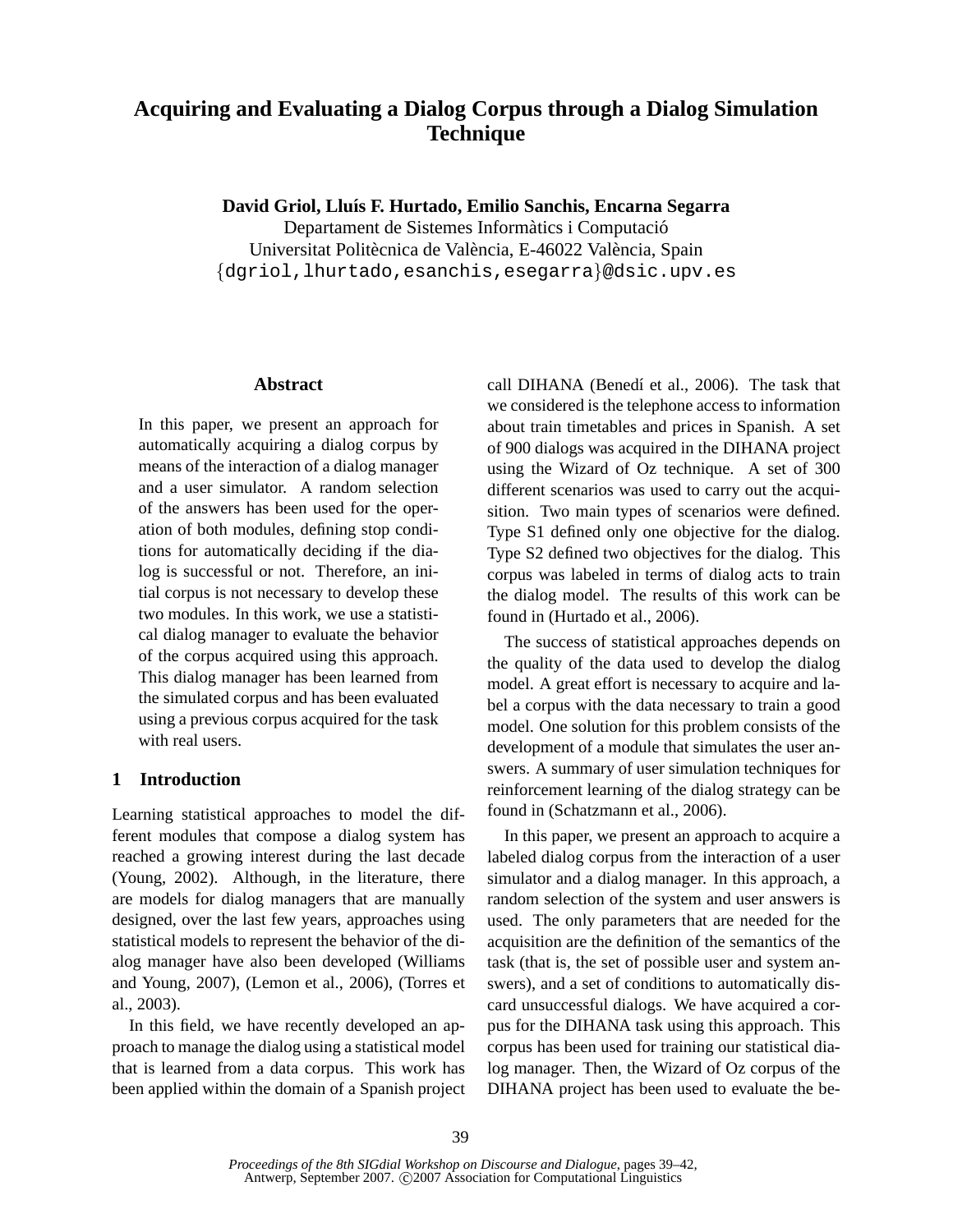havior of this dialog manager with real users.

# **2 Our approach for automatically acquiring a dialog corpus**

As stated in the introduction, our approach for acquiring a dialog corpus is based on the interaction of a user simulator and a dialog manager. Both modules use a random selection of one of the possible answers defined for the semantic of the task (user and system dialog acts).

The user simulation simulates the user intention level, that is, the simulator provides concepts and attributes that represent the intention of the user utterance. Therefore, the user simulator carries out the functions of the ASR and NLU modules. The semantics selected for the dialog manager is represented through the 51 possible system answers defined for the task. The selection of the possible user answers is carried out using the semantics defined for the user in the NLU module.

An error simulator module has been designed to perform error generation and the addition of confidence measures in accordance with an analysis of the DIHANA corpus. This information modifies the frames generated by the user simulator and also incorporates confidence measures for the different concepts and attributes. Experimentally, we have detected 2.7 errors per dialog. This value can be modified to adapt the error simulator module to the operation of any ASR and NLU modules.

# **2.1 The corpus acquisition**

A maximum number of system turns per dialog was defined for acquiring a corpus. The dialog manager considers that the dialog is unsuccessful and decides to abort it when the following conditions take place:

- The dialog exceeds the maximum number of system turns.
- The answer selected by the dialog manager corresponds with a query not required by the user simulator.
- The database query module provides an error warning because the user simulator has not provided the mandatory information needed to carry out the query.

• The answer generator provides a error warning when the selected answer involves the use of a data not contained in the DR, that is, not provided by the user simulator.

A user request for closing the dialog is selected once the system has provided the information defined in the objective(s) of the dialog. The dialogs that fulfill this condition before the maximum number of turns are considered successful.

A total of two million simulated dialogs were necessary in order to acquire a dialog corpus following the same characteristics of the DIHANA corpus and using the same set of scenarios developed for its acquisition. The computer used for the acquisition was able to simulate 1,000 dialogs every 40 minutes.

Table 1 summarizes the statistics of the acquisition for the two types of scenarios that were defined.

|                                 | <b>Type S1</b> | <b>Type S2</b> |
|---------------------------------|----------------|----------------|
| Simulated dialogs               | $10^{6}$       | $10^{6}$       |
| Successful dialogs              | 15,383         | 1,010          |
| Different dialogs               | 14,921         | 998            |
| Number of user turns per dialog | 4.9            | 6.2            |

| Table 1: Statistics of the new corpus acquisition |  |
|---------------------------------------------------|--|
|---------------------------------------------------|--|

Table 2 shows an example of a dialog corresponding to a Type S1 scenario (to know timetables from Valencia to Barcelona for May the 30th).

| <b>S1:</b> (Opening:Nil:Nil)                              |
|-----------------------------------------------------------|
| Welcome to the railway information system. How can I help |
| you?                                                      |
| U1: Departure-Hour $[0.9]$                                |
| Destination: Barcelona [0.9]                              |
| Departure-Date: 05-31-2007 [0.1]                          |
| Arrival-Hour: 08.00-23.00 [0.9]                           |
| <b>S2:</b> (Confirmation:Date:Date)                       |
| Do you want to leave on May the 31th?                     |
| $U2$ : Negation $[0.9]$                                   |
| Departure-Date: 05-30-2007 [0.9]                          |
| S3: (Answer:Departure-Hour:Departure-Hour)                |
| (New-Ouery:Nil:Nil)                                       |
| {Timetables information} Anything else?                   |
| <b>U3</b> : Negation                                      |
| <b>S4:</b> (Closing:Nil:Nil)                              |
| Thank you for using the system.                           |

Table 2: An example of a Type S1 dialog extracted from the acquired corpus

The dialog begins with a greeting turn generated by the system (S1). In the first turn, the simulated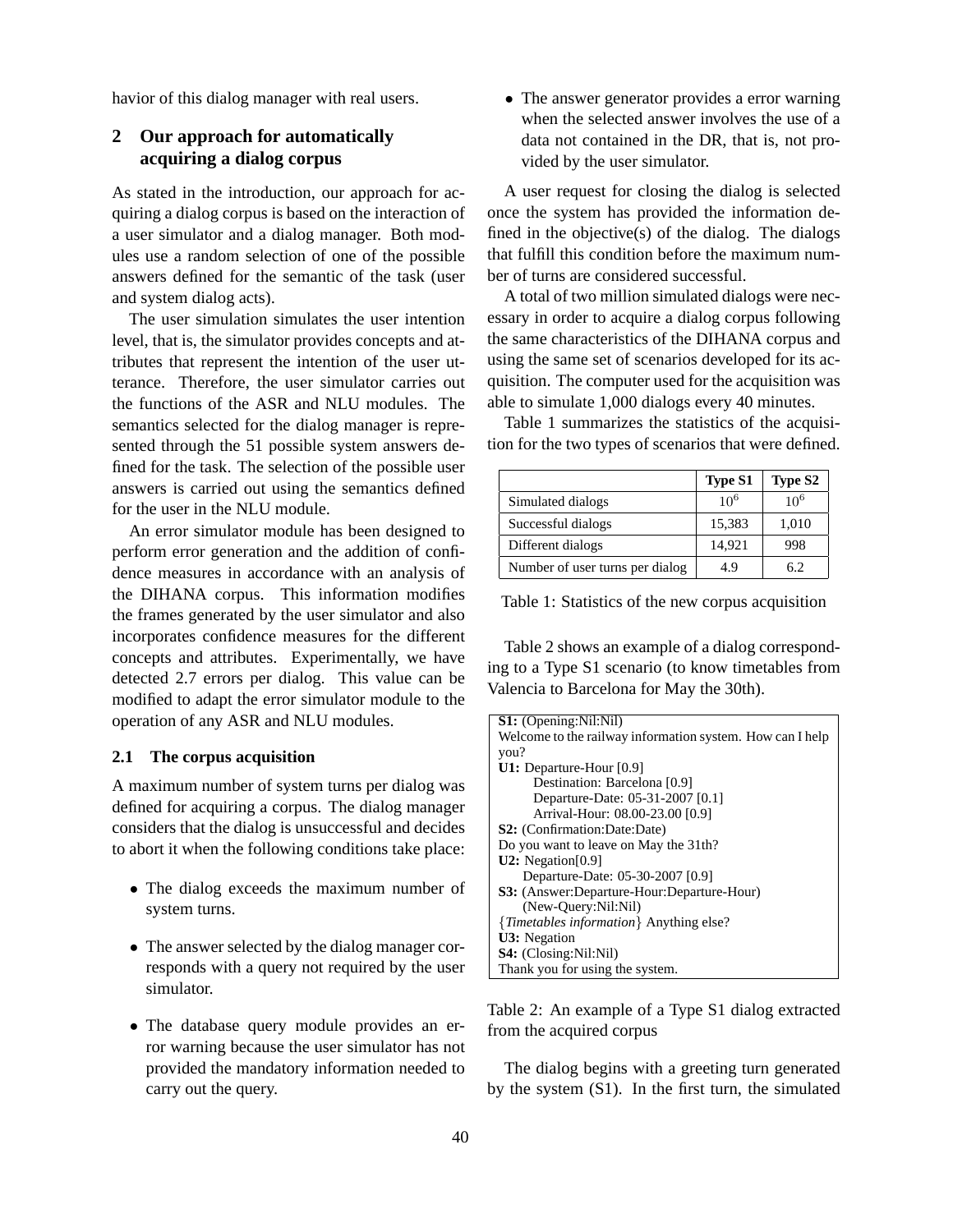user provides the *Destination* and the *Departure-Date*. In addition, it facilitates the *Arrival-Hour* (set as optional data for the scenario). The error simulator introduces in this first turn an error value in the *Departure-Date* slot (it changes day 30 by 31) and assigns confidence scores to the different slots. In this case, a low confidence is assigned to this erroneous value.

In the second system turn, a confirmation for the *Departure-Date* is selected. Considering the information defined in the objective of the scenario, the user simulator selects a *Negation* dialog act and provides the correct value for the *Departure-Date* according to the objective (U2). In this turn, the error simulator assigns a high confidence value to the information provided by the user. In the following system turn (S3), the dialog manager selects to make a query about timetables to the database. As the necessary information is available, the database query module carries out the query and the dialog manager provides the information defined as objective for the dialog. Having this information, the user simulator selects a request for closing the dialog in the following turn (U3).

# **3 Dialog management in the DIHANA project**

We have developed a Dialog Manager (DM) based on the statistical modelization of the sequences of dialog acts (user and system dialog acts). A detailed explanation of the dialog model can be found in (Hurtado et al., 2006). We represent a dialog as a sequence of pairs (*system-turn, user-turn*):

$$
(A_1, U_1), \cdots, (A_i, U_i), \cdots, (A_n, U_n)
$$

where  $A_1$  is the greeting turn of the system, and  $U_n$ is the last user turn. We refer to a pair  $(A_i, U_i)$  as  $S_i$ , the state of the dialog sequence at time  $i$ .

The objective of the dialog manager at time  $i$  is to generate the best system answer. This selection, that is a local process, takes into account the previous history of the dialog, that is to say, the sequence of states of the dialog preceding time i:

$$
\hat{A}_i = \operatorname*{argmax}_{A_i \in \mathcal{A}} P(A_i | S_1, \cdots, S_{i-1})
$$

where set  $A$  contains all the possible system answers.

As the number of all possible sequences of states is very large, we defined a data structure in order to establish a partition in the space of sequences of states. This data structure, that we call Dialog Register  $(DR)$ , contains the concepts and attributes provided by the user throughout the previous history of the dialog. Using the  $DR$ , the selection of the best system answer is made using this maximization:

$$
\hat{A}_i = \operatorname*{argmax}_{A_i \in \mathcal{A}} P(A_i | DR_{i-1}, S_{i-1})
$$

The last state  $(S_{i-1})$  is considered for the selection of the system answer due to the fact that a user turn can provide kinds of information that are not contained in the DR, but are important to decide the next system answer. This is the case of the taskindependent information.

The selection of the system answer is carried out by means of a classification process, in which a multilayer perceptron (MLP) is used. The input layer holds the codification of the pair  $(DR_{i-1}, S_{i-1})$  and the output of the MLP can be seen as the probability of selecting each one of the 51 different system answers defined for the DIHANA task. For the DIHANA task, the  $DR$  is a sequence of 15 fields, where each concept or attribute has a field associated to it.

#### **4 Evaluation**

A statistical dialog manager was learned using the corpus acquired with the dialog simulator technique (M1 manager). The DIHANA corpus was used as test set to evaluate the behavior of this dialog manager with a real users corpus.

We also learned another dialog manager using the DIHANA corpus as training set (M2 manager). A 5 fold cross-validation process was used to carry out the evaluation of this manager. Therefore, all the DIHANA corpus is used for testing both M1 and M2 dialog managers.

We defined three measures to evaluate the performance of both dialog managers:

1. The percentage of answers that follows the strategy defined for the acquisition of the DI-HANA corpus  $(\%strategy).$